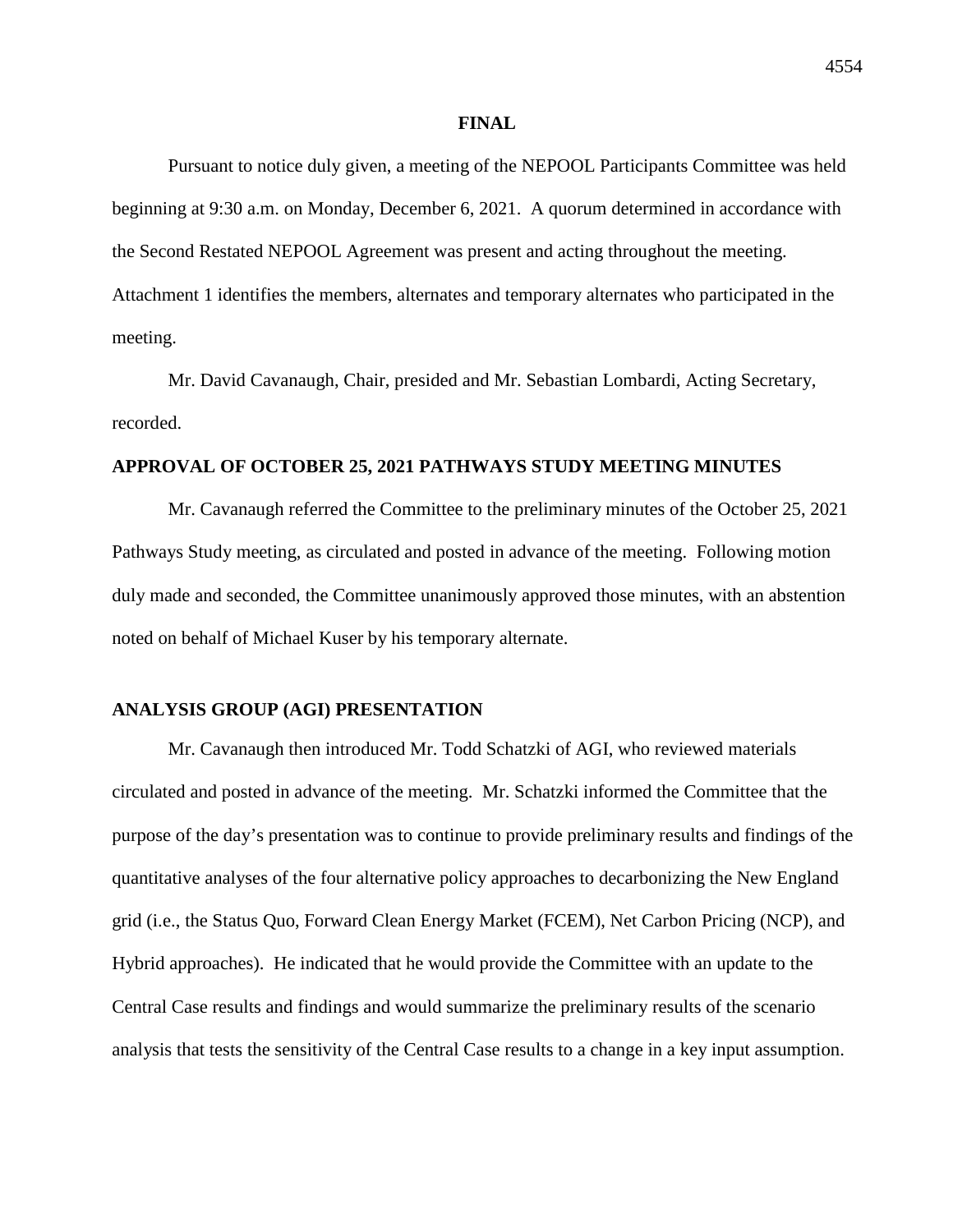Mr. Schatzki began by providing an overview of key preliminary findings regarding the four alternative policy approaches/pathways, which included: (i) approaches vary in the incentives created to achieve decarbonization targets, with differences affecting the competitiveness of energy storage and more efficient fossil resources, and, in turn, economic curtailment of variable renewables; (ii) social cost is lowest with the NCP approach, slightly higher for the FCEM and Hybrid approaches, and notably higher for the Status Quo approach; (iii) customer payments are similar across all policy approaches, but potentially higher under the Status Quo; and (iv) preliminary scenario results change the magnitude of results, but not the general findings.

Mr. Schatzki then reviewed the Central Case results which had been updated since the last working session meeting to include negative-priced offers by resources with out-of-market power purchase agreements (PPAs). He noted the important feedback received from stakeholders regarding contracted resources and negative-price offers, which assisted with and was reflected in Analysis Group's latest update. He provided an example of why resources under a PPA, that may include payment clawback provisions, could have an incentive to offer energy at a price below \$0, up to the negative of their PPA price. He indicated that including some negative-priced energy from baseline state policy renewables with PPAs affected results (creating larger price spreads) for all of the approaches, but especially the Status Quo, when compared to the results reported in October. He explained that, particularly for storage resources, negative prices provide an opportunity to earn money simply by charging and then discharging a smaller quantity due to energy losses, increasing storage activity, and thereby reducing the magnitude of negative prices (making the negative prices less negative) and decreasing the capacity from fossil resources. Other resources would have to make up for reduced revenues from lower LMPs through increased capacity, CEC and carbon price revenue.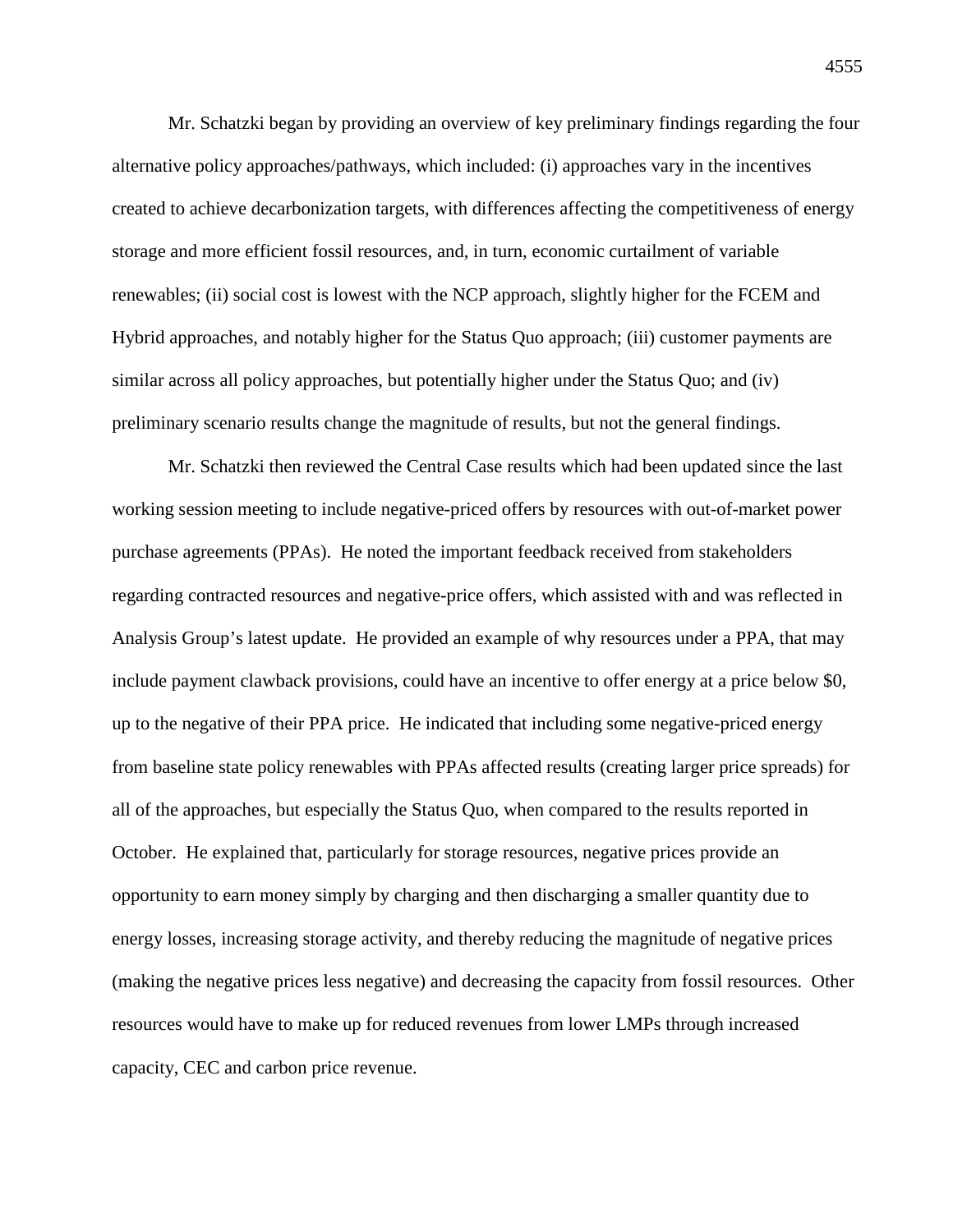Mr. Schatzki then responded to questions about the updated Central Case results, which included (i) clarification that the term "CEC subsidies" was used at highest level as a reference to incremental revenues designed to get a resource to do something; (ii) an explanation that, for storage resources, because of energy losses, there could be a revenue opportunity during negative pricing intervals, supporting a strategy for certain kinds of storage resources to discharge within that interval. That behavior was possible even when prices don't change, and was likely overall to affect (make less negative) the equilibrium price during that interval; (iii) confirmation that the analysis presented to that point had not fully accounted for, quantitatively, the impacts of negative pricing and clawbacks on PPA pricing, but its inclusion would be considered and addressed at a future session; (iv) clarification that economic behavior by storage resources would result in less economic curtailment; and (v) confirmation that, the greater the number of negative-price LMP hours, the higher the resulting CEC and carbon pricing.

Mr. Schatzki then reviewed a series of charts illustrating how, under each of the four policy approaches, the renewable, dispatchable and storage resource mix would be affected. The renewable resource mix varied across approaches. The shares of offshore wind and solar PV were particularly sensitive to the change in policy approach, with offshore wind's share largest under Status Quo and lowest under the Hybrid approach; conversely, solar PV's share was lowest under Status Quo and largest under Hybrid. Onshore wind was equal across the four approaches. With respect to dispatchable resources, battery storage, while similar across all approaches, was highest under the FCEM approach and lowest under Status Quo. The Hybrid and NCP approaches were sensitive to emissions intensity, and thus had more combined-cycle resources, while the Status Quo and FCEM approaches had more gas-fired turbines. Storage resources were most affected by market incentives, with a comparatively higher level of storage charging and discharging where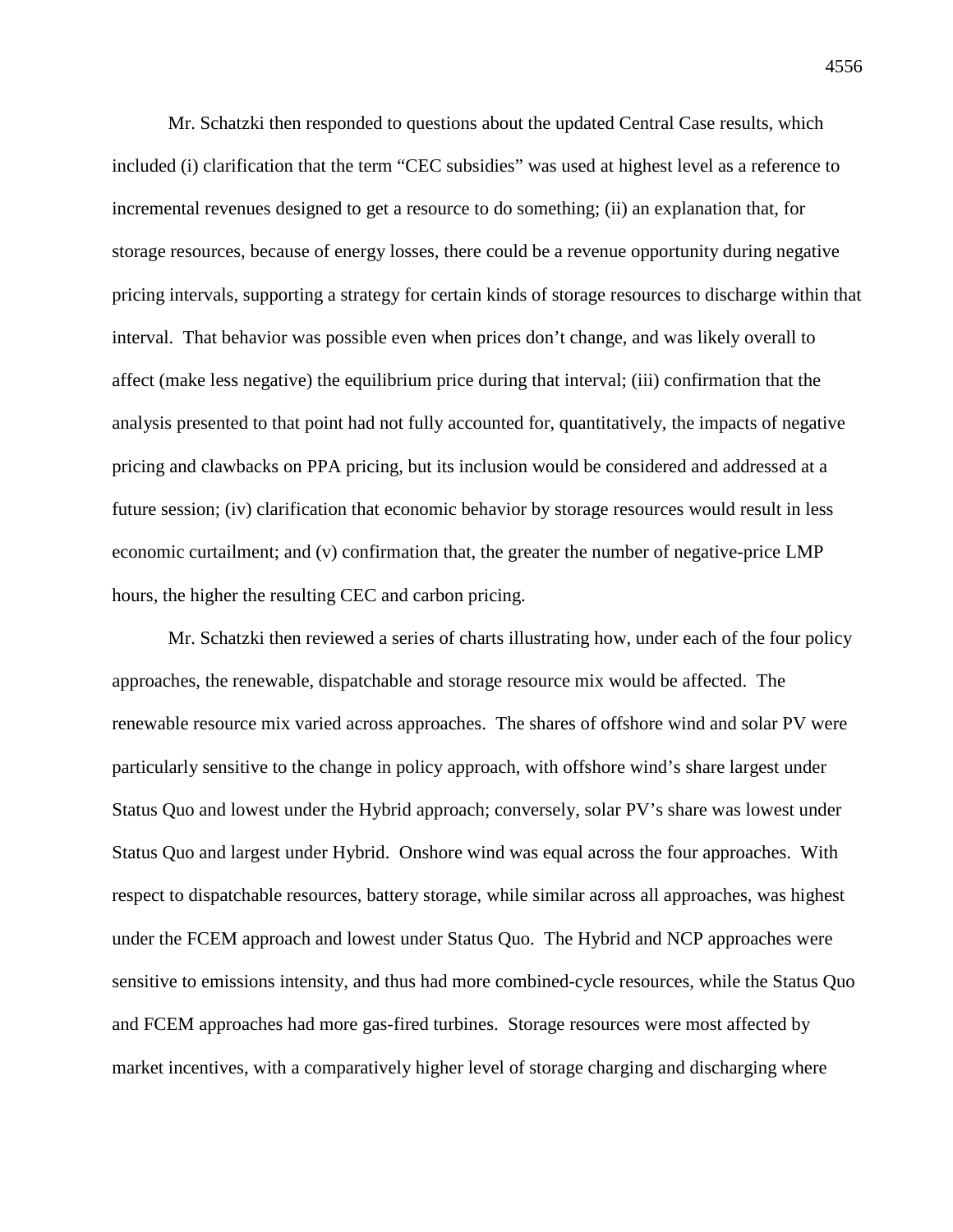there was a higher frequency of negative pricing (under the Status Quo and FCEM approaches) and a lower level where there were fewer hours of negative pricing (under the NCP and Hybrid approaches).

Some members requested additional information about the quantity and participation of batteries accounted for in the modeling. Mr. Schatzki noted that, while the models included simplifying assumptions, cycling of batteries imposed a wear and tear cost and presented operational issues within the models.

Turning to aggregate economic metrics, Mr. Schatzki discussed the applicable social costs for each of the models. The social costs included production costs associated with fuel, variable Operations & Maintenance (O&M), fixed O&M, and capital costs. The social costs were the highest for the Status Quo approach and lowest for NCP, and similar but slightly higher under the FCEM and Hybrid approaches. The social cost differences reflected a combination of factors, particularly the differences in energy market incentives under each approach. In response to a question about the Analysis Group's approach to capital cost amortization, Mr. Schatzki noted that it was the same for all approaches, reflecting a 20-year amortization period and assuming the same weighted average cost of capital. He explained that capital cost differences were higher in the Status Quo approach largely due to state policy goals and the heavy emphasis on offshore wind. He then indicated that, while emission levels had not yet been reported to the Committee, such levels were similar across all four approaches.

Mr. Schatzki then summarized slides illustrating price variance across the approaches, which varied widely and grew over time. Average LMPs ranged from \$-7 to \$109 / MWh due to differences in how environmental attributes were priced into the energy markets. The spread within each approach was reflected by a standard deviation showing the range of prices across the models.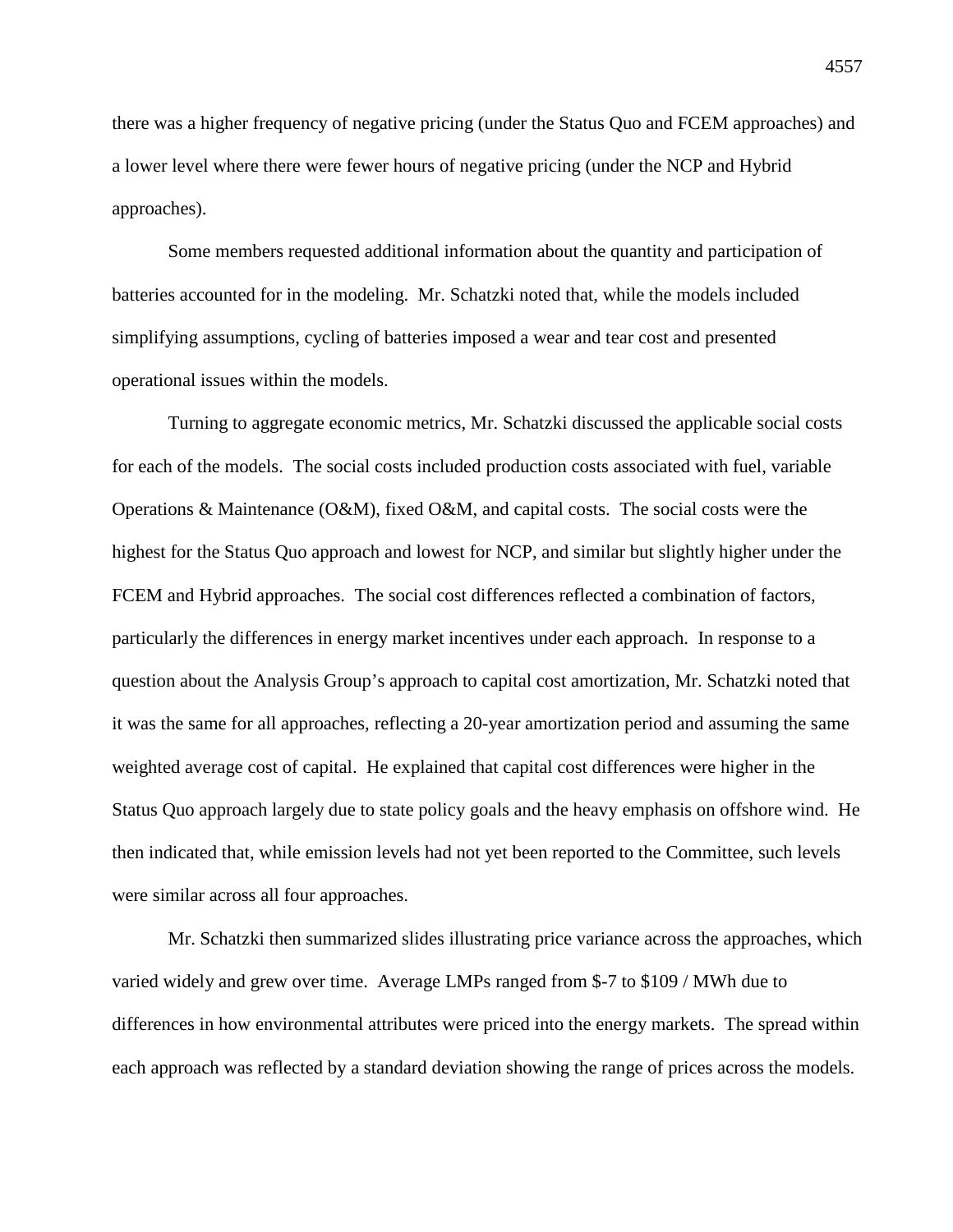Carbon prices grew within each approach as state clean energy polices produced sufficient reductions to meet the decarbonization targets. When asked how existing resources would make their monthly revenues in low load-weighted LMP scenarios in the Status Quo and FCEM approaches, Mr. Schatzki pointed to the complicated interactions involved and other implications affecting the model, noting efforts to tease out whether, and if so by how much, other requirements, like capacity payments, would have to be increased, and to identify the scope of other consequences like resource retirements. He explained how hitting a specific target LMP price was challenging in a Hybrid approach, particularly given multiple constraints, and would vary slightly from year to year. He also confirmed that the same would be true for emission targets under the FCEM (CEC), NCP and Status Quo approaches.

Turning to customer payments, Mr. Schatzki noted that, from an economic perspective, social costs provide the best metric for evaluating the (opportunity) costs to society of achieving decarbonization targets. For each policy approach, total payments by customers reflect four components: (i) energy market payments, including PPA contracts and LMPs (which reflect competitive offers including carbon prices); (ii) Forward Capacity Market (FCM) payments; (iii) CEC payments; and (iv) credit to customers for carbon tax payments (by generators) in the NCP and Hybrid approaches. He noted that total payments under the Status Quo approach reflected outof-market purchases of energy through PPAs. He explained that total customer payments for the Status Quo approach are sensitive to whether existing clean energy resources are provided with payments for "clean energy" services in addition to energy market and FCM revenues. Existing clean resources (e.g., existing nuclear) were also assumed to receive supplemental payments for clean energy in light of retirement risks and potential for sales to other regions. In response to a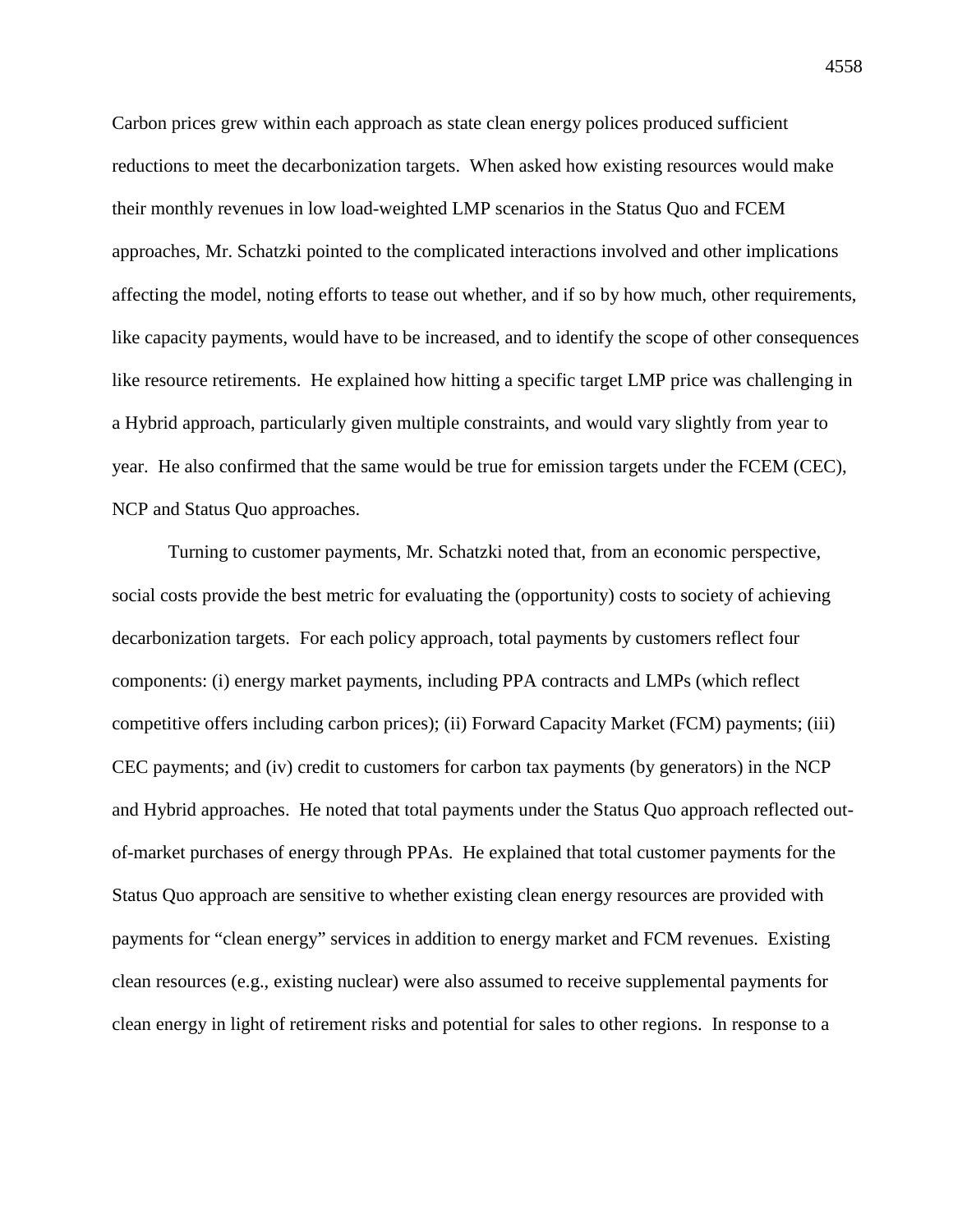question, Mr. Schatzki highlighted to need to centralize the goals of each of the six New England states within the model.

Moving to a comparison of the scenarios, Mr. Schatzki shared the preliminary results of each of the scenarios evaluated across all policy approaches, which included (i) alternative regional carbon target – 85% below 1990 emission by 2040; (ii) alternative levelized costs of new entry for renewable resources: (iii) additional retirements; and (iv) alternative distribution of costs amongst states. Responding to a question about the changes under the NCP approach with a more stringent emission target, he noted that the study looked at carbon prices over a 20 year period. When asked about the ideal model for the incorporation of hydrogen, Mr. Schatzki suggested an inability to know what new technologies would present in the market over the next 20 years and how each would affect the models.

Addressing next steps, Mr. Chris Geissler shared the proposed Pathways Study schedule for 2022 which included two additional stakeholder meetings that were planned to take place in March and April. At the next Pathways Study meeting, Analysis Group would review its draft report, and at the April meeting, a final report will be presented. There being no further business, the meeting adjourned at 3:46 p.m.

Respectfully submitted,

Sebastian Lombardi, Acting Secretary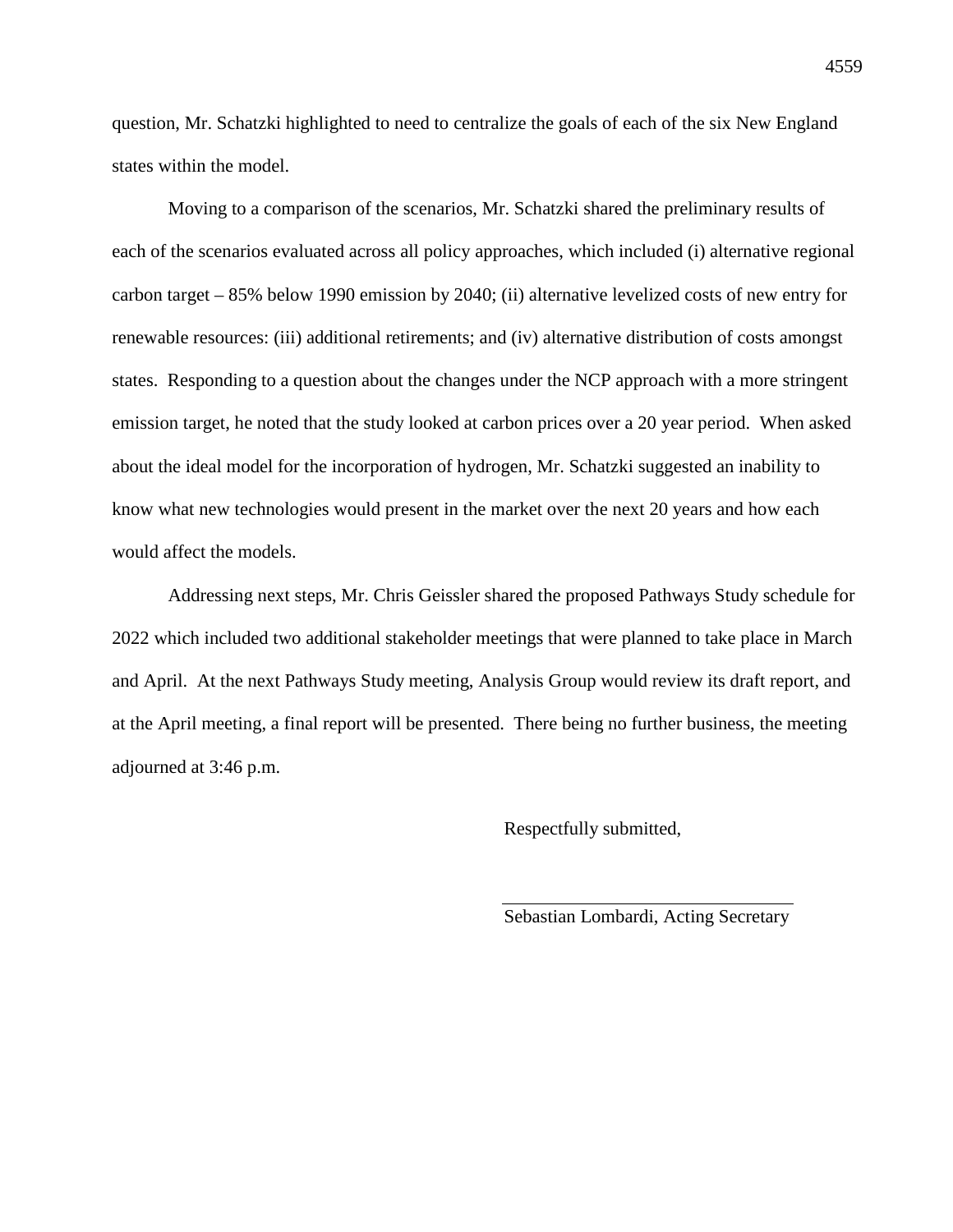# **PARTICIPANTS COMMITTEE MEMBERS AND ALTERNATES PARTICIPATING IN THE DECEMBER 6, 2021 MEETING**

| PARTICIPANT NAME                                   | <b>SECTOR</b> /<br><b>GROUP</b> | <b>MEMBER NAME</b>   | <b>ALTERNATE</b><br><b>NAME</b> | <b>PROXY</b>       |
|----------------------------------------------------|---------------------------------|----------------------|---------------------------------|--------------------|
| Acadia Center                                      | End User                        | Melissa Birchard     |                                 |                    |
| American Petroleum Institute                       | <b>Associate Non-Voting</b>     | <b>Paul Powers</b>   |                                 |                    |
| AR Large Renewable Generation (RG) Group Member    | AR-RG                           | Alex Worsley         |                                 |                    |
| AR Small RG Group Member                           | AR-RG                           | Erik Abend           |                                 |                    |
| AR Small Load Response (LR) Group Member           | AR-LR                           | <b>Brad Swalwell</b> |                                 |                    |
| Ashburnham Municipal Light Plant                   | <b>Publicly Owned Entity</b>    |                      | <b>Brian Thomson</b>            |                    |
| <b>AVANGRID: CMP/UI</b>                            | Transmission                    |                      | <b>Jason Rauch</b>              |                    |
| <b>Belmont Municipal Light Department</b>          | <b>Publicly Owned Entity</b>    |                      | Dave Cavanaugh                  |                    |
| <b>Block Island Utility District</b>               | <b>Publicly Owned Entity</b>    | Dave Cavanaugh       |                                 |                    |
| <b>Boylston Municipal Light Department</b>         | <b>Publicly Owned Entity</b>    |                      | <b>Brian Thomson</b>            |                    |
| <b>BP</b> Energy Company                           | Supplier                        |                      |                                 | José Rotger        |
| <b>Braintree Electric Light Department</b>         | <b>Publicly Owned Entity</b>    |                      |                                 | Dave Cavanaugh     |
| Brookfield Renewable Trading and Marketing LP      | Supplier                        | Aleks Mitreski       |                                 |                    |
| Calpine Energy Services, LP                        | Supplier                        | <b>Brett Kruse</b>   |                                 |                    |
| <b>Castleton Commodities Merchant Trading</b>      | Supplier                        |                      |                                 | <b>Bob Stein</b>   |
| Chester Municipal Light Department                 | <b>Publicly Owned Entity</b>    |                      | Dave Cavanaugh                  |                    |
| Chicopee Municipal Lighting Plant                  | <b>Publicly Owned Entity</b>    |                      | <b>Brian Thomson</b>            |                    |
| Clearway Power Marketing LLC                       | Supplier                        |                      |                                 | Pete Fuller        |
| Concord Municipal Light Plant                      | <b>Publicly Owned Entity</b>    |                      | Dave Cavanaugh                  |                    |
| Connecticut Municipal Electric Energy Coop.        | <b>Publicly Owned Entity</b>    | <b>Brian Forshaw</b> |                                 |                    |
| <b>Connecticut Office of Consumer Counsel</b>      | End User                        |                      | Dave Thompson                   |                    |
| <b>Conservation Law Foundation</b>                 | End User                        | Phelps Turner        |                                 |                    |
| Consolidated Edison Energy, Inc.                   | Supplier                        | <b>Grant Flagler</b> | Matt Napoli                     |                    |
| Cross-Sound Cable Company (CSC)                    | Supplier                        |                      | José Rotger                     |                    |
| Danvers Electric Division                          | <b>Publicly Owned Entity</b>    |                      | Dave Cavanaugh                  |                    |
| Dick Brooks                                        | End User                        | <b>Dick Brooks</b>   |                                 |                    |
| Dominion Energy Generation Marketing               | Generation                      | Mike Purdie          | Weezie Nuara                    |                    |
| DTE Energy Trading, Inc.                           | Supplier                        |                      |                                 | José Rotger        |
| Dynegy Marketing and Trade, LLC                    | Supplier                        | Andy Weinstein       |                                 |                    |
| ENGIE Energy Marketing NA, Inc.                    | AR-RG                           | Sarah Bresolin       |                                 |                    |
| <b>Environmental Defense Fund</b>                  | End User                        | Jolette Westbrook    |                                 |                    |
| <b>Eversource Energy</b>                           | Transmission                    |                      |                                 | Parker Littlehale  |
| <b>Exelon Generation Company</b>                   | Supplier                        | <b>Steve Kirk</b>    | <b>Bill Fowler</b>              |                    |
| FirstLight Power Management, LLC                   | Generation                      | Tom Kaslow           |                                 |                    |
| Galt Power, Inc.                                   | Supplier                        | José Rotger          |                                 |                    |
| Generation Group Member                            | Generation                      |                      | Abby Krich                      | Alex Worsley       |
| Georgetown Municipal Light Department              | <b>Publicly Owned Entity</b>    |                      | Dave Cavanaugh                  |                    |
| Great River Hydro                                  | AR_RG                           |                      |                                 | <b>Bill Fowler</b> |
| Groton Electric Light Department                   | <b>Publicly Owned Entity</b>    |                      | <b>Brian Thomson</b>            |                    |
| Groveland Electric Light Department                | <b>Publicly Owned Entity</b>    |                      | Dave Cavanaugh                  |                    |
| H.Q. Energy Services (U.S.) Inc. (HQUS)            | Supplier                        | Louis Guibault       | <b>Bob Stein</b>                |                    |
| Hingham Municipal Lighting Plant                   | <b>Publicly Owned Entity</b>    |                      | Dave Cavanaugh                  |                    |
| Holden Municipal Light Department                  | <b>Publicly Owned Entity</b>    |                      | <b>Brian Thomson</b>            |                    |
| Holyoke Gas & Electric Department                  | <b>Publicly Owned Entity</b>    |                      | <b>Brian Thomson</b>            |                    |
| Hull Municipal Lighting Plant                      | <b>Publicly Owned Entity</b>    |                      | <b>Brian Thomson</b>            |                    |
| Ipswich Municipal Light Department                 | <b>Publicly Owned Entity</b>    |                      | <b>Brian Thomson</b>            |                    |
| Jupiter Power LLC                                  | Provisional                     |                      |                                 | Ron Carrier        |
| Littleton (MA) Electric Light and Water Department | <b>Publicly Owned Entity</b>    |                      | Dave Cavanaugh                  |                    |
| Mansfield Municipal Electric Department            | <b>Publicly Owned Entity</b>    |                      | <b>Brian Thomson</b>            |                    |
| Maple Energy LLC                                   | AR-LR                           |                      |                                 | Doug Hurley        |